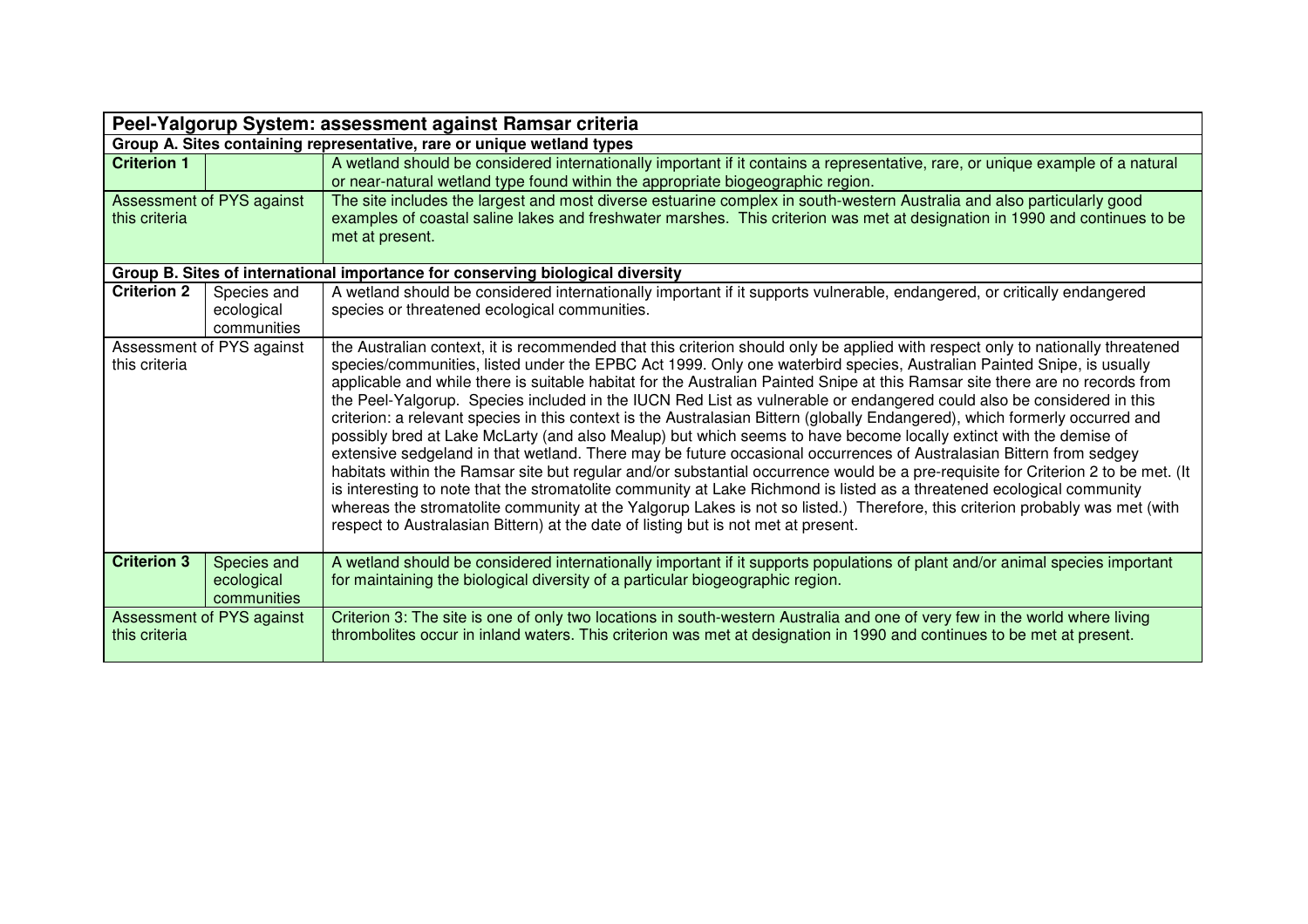| <b>Criterion 4</b>                                | <b>Species and</b>                      | A wetland should be considered internationally important if it supports plant and/or animal species at a critical stage                                                                                                                                                                                                                                                                                                                                                                                                                                                                                                                                                                                                                                                                                                                                                                                                   |
|---------------------------------------------------|-----------------------------------------|---------------------------------------------------------------------------------------------------------------------------------------------------------------------------------------------------------------------------------------------------------------------------------------------------------------------------------------------------------------------------------------------------------------------------------------------------------------------------------------------------------------------------------------------------------------------------------------------------------------------------------------------------------------------------------------------------------------------------------------------------------------------------------------------------------------------------------------------------------------------------------------------------------------------------|
|                                                   | ecological                              | in their life cycles, or provides refuge during adverse conditions.                                                                                                                                                                                                                                                                                                                                                                                                                                                                                                                                                                                                                                                                                                                                                                                                                                                       |
|                                                   | communities                             |                                                                                                                                                                                                                                                                                                                                                                                                                                                                                                                                                                                                                                                                                                                                                                                                                                                                                                                           |
| <b>Assessment of PYS</b><br>against this criteria |                                         | The basic description of this criterion implies a number of common functions/roles that wetlands provide and the<br>following apply at Peel-Yalgorup Ramsar site, in most if not all cases both at the date of listing and at present:<br>the critical life stage of migration: annual use by large numbers of many species of migratory animals;<br>the critical life stage of drought refuge: seasonal influx of large numbers of waterbirds from dried out<br>$\bullet$<br>wetlands in surrounding areas, and periodic massive influx from wider regions during drought;<br>the critical life stage of breeding: regionally and nationally significant colonies of cormorants occurred in<br>$\bullet$<br>the 1980s in paperbark swamp in "Carraburmup Swamp Nature Reserve" (Jaensch et al. 1988) on the<br>south-east side of Peel Inlet (and part of the Ramsar site) and small breeding colonies of pelicans breed |
|                                                   |                                         | now and then on islets in Peel Inlet; in addition, the Yalgorup Lakes are a significant site bioregionally for<br>breeding of Hooded Plover (Birds Australia 2006);<br>breeding also applies to fishes, crabs and prawns; and<br>$\bullet$                                                                                                                                                                                                                                                                                                                                                                                                                                                                                                                                                                                                                                                                                |
|                                                   |                                         | the critical life stage of moulting: shelducks and Musk Ducks that congregate on the open waters of the<br>$\bullet$<br>Ramsar site outside the breeding season are engaging in moult (hence, the birds are flightless for a<br>short period).<br>Therefore this criterion was met at the date of listing and continues to be met.                                                                                                                                                                                                                                                                                                                                                                                                                                                                                                                                                                                        |
|                                                   |                                         |                                                                                                                                                                                                                                                                                                                                                                                                                                                                                                                                                                                                                                                                                                                                                                                                                                                                                                                           |
| <b>Criterion 5</b>                                | <b>Waterbirds</b>                       | A wetland should be considered internationally important if it regularly supports 20,000 or more waterbirds.                                                                                                                                                                                                                                                                                                                                                                                                                                                                                                                                                                                                                                                                                                                                                                                                              |
|                                                   |                                         |                                                                                                                                                                                                                                                                                                                                                                                                                                                                                                                                                                                                                                                                                                                                                                                                                                                                                                                           |
| this criteria                                     | Assessment of PYS against               | The site comprises the most important area for waterbirds in south-western Australia, supporting in excess of 20,000<br>waterbirds annually, with greater than 150,000 individuals recorded at one time (February 1977). Numbers exceeding 20,000<br>birds have been recorded in all comprehensive surveys conducted in the 1990s in the Peel-Harvey Estuary. Therefore, this<br>criterion was met at designation in 1990 and continues to be met at present.                                                                                                                                                                                                                                                                                                                                                                                                                                                             |
| <b>Criterion 6</b>                                | Waterbirds<br>Assessment of PYS against | A wetland should be considered internationally important if it regularly supports 1% of the individuals in a population of one<br>species or subspecies of waterbird.<br>Applying the method detailed in Appendix 3, this criterion is clearly met for a number of waterbirds (both international and                                                                                                                                                                                                                                                                                                                                                                                                                                                                                                                                                                                                                     |